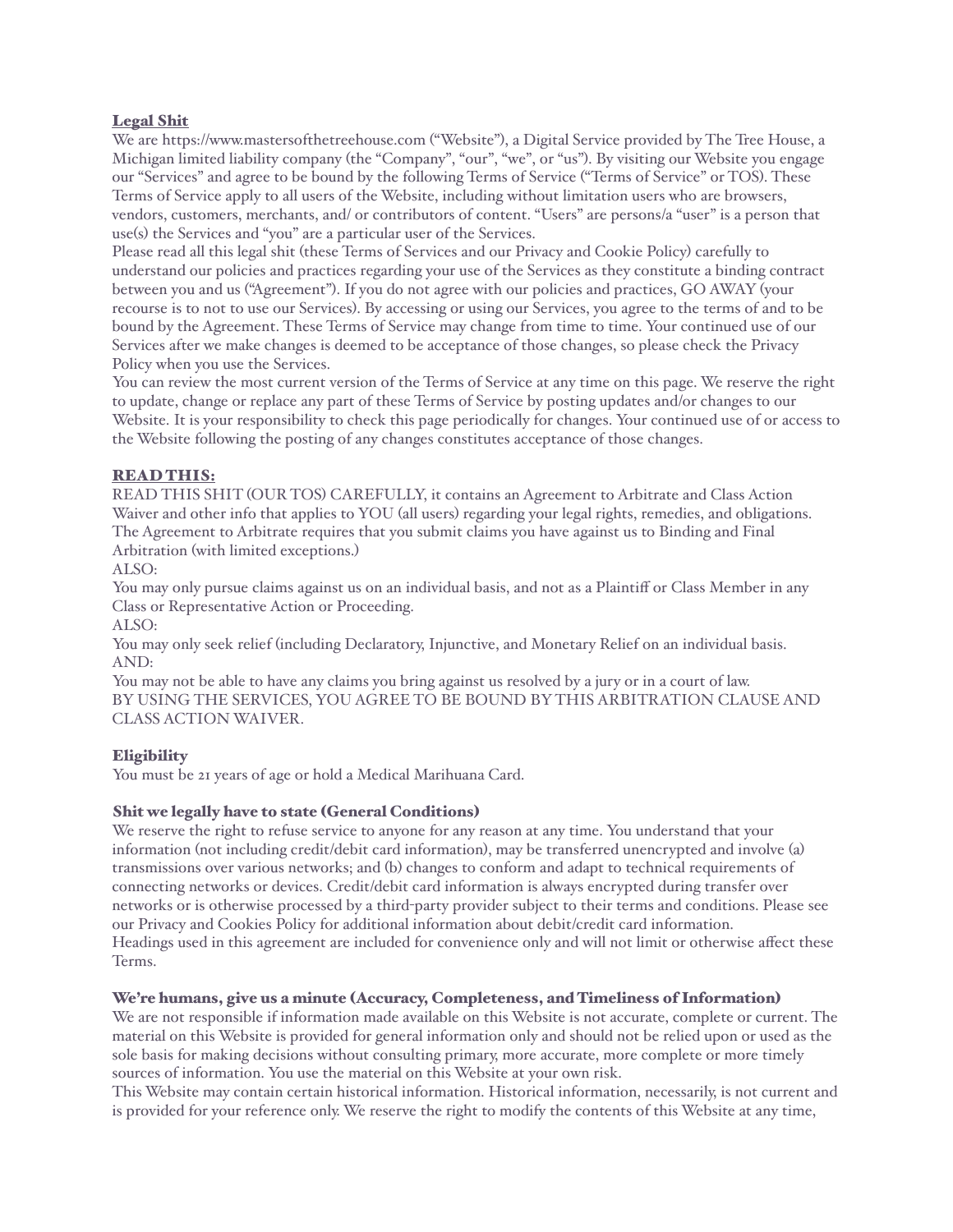but we have no obligation to update any information on our Website. You agree that it is your responsibility to monitor changes to our Website.

### We can't control supply or demand (Modifications to the Service and Prices)

Prices for our products are subject to change without notice.

We reserve the right at any time to modify or discontinue the Services (or any part or content thereof) without notice at any time.

We shall not be liable to you or to any third-party for any modification, price change, suspension or discontinuance of the Services.

#### Technology sucks sometimes- Products or Services (If Applicable and as Available)

We may limit sales of our products to any person, geographic region or jurisdiction. Currently we do not make any of our products available outside the State of Michigan and we do not ship any of our products. Any offer for any product or service made on this Website is void where prohibited.

You may order some of products online through the Website to be available for in-person pick-up at one of our retail locations and subject to in-store availability and fulfillment of all other relevant requirements for purchase, including proper registration documents and payment. We do not guarantee that the exact product ordered through the Website will be available when you appear in-person at one of our retail locations to pick it up and are not responsible for any expenses or losses incurred by you as a result. We will, however, provide you a similar product at the price for the originally-ordered product, or less if the replacement product is marked less expensive than the originally-ordered product or offer you rain check to be used within sixty (60) days.

Occasionally there may be information on our Website or in the Services that contains typographical errors, inaccuracies or omissions that may relate to product descriptions, pricing, promotions, offers, product shipping charges, transit times and availability. We reserve the right to correct any errors, inaccuracies or omissions, and to change or update information or cancel orders if any information in the Services or on any related website is inaccurate at any time without prior notice (including after you have submitted your order). We undertake no obligation to update, amend or clarify information in the Services or on any related website, including without limitation, pricing information, except as required by law. No specified update or refresh date applied in the Services or on any related website, should be taken to indicate that all information in the Service or on any related website has been modified or updated.

We have made every effort to display as accurately as possible the colors and images of our products that appear at the store. We cannot guarantee that your computer monitor's display of any color will be accurate. We do not warrant that the quality of any products, services, information, or other material purchased or obtained by you will meet your expectations, or that any errors in the Services will be corrected.

#### Be honest with us (Accuracy of Billing and Account Information)

You agree to provide current, complete and accurate purchase and account information for all purchases made at our store. You agree to promptly update your account and other information, including your email address and credit card numbers and expiration dates, so that we can complete your transactions and contact you as needed.

WE RESERVE THE RIGHT TO REFUSE ANY ORDER PLACED WITH US. We may, at our sole discretion, limit or cancel quantities purchased per person, per household or per order. These restrictions may include orders placed by or under the same customer account, the same credit card, and/or orders that use the same billing and/or shipping address. In the event that we make a change to or cancel an order, we may attempt to notify you by contacting the e-mail and/or billing address/phone number provided at the time the order was made. We reserve the right to limit or prohibit orders that, in our sole judgment, appear to be placed by dealers, resellers or distributors.

### Take it up with them (Third-Party Links)

Some content, products, and services available via our Service may include materials from third-parties. We are not liable for any harm or damages related to the purchase or use of goods, services, resources, content, or any other transactions made in connection with any third-party websites. Please review carefully the third-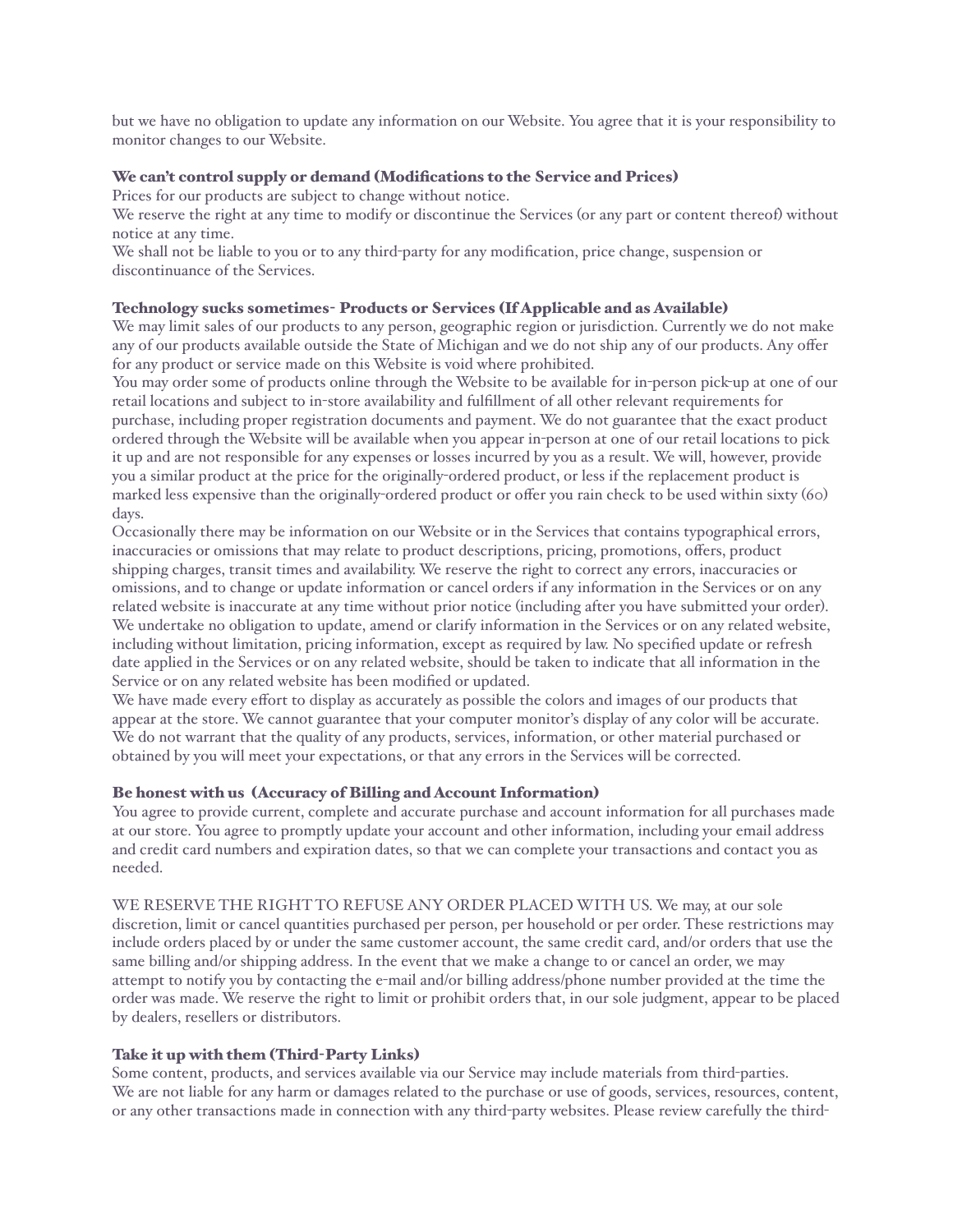party's policies and practices and make sure you understand them before you engage in any transaction. Complaints, claims, concerns, or questions regarding third-party products should be directed to the thirdparty.

# DON'T DO ANY OF THIS SHIT (Prohibited Uses)

YOU ARE PROHIBITED FROM USING THE WEBSITE, ITS CONTENT OR OUR SERVICES:

- 1. for any unlawful purpose;
- 2. to solicit others to perform or participate in any unlawful acts;
- 3. to violate any international, federal, provincial or state regulations, rules, laws, or local ordinances;
- 4. to infringe upon or violate our intellectual property rights or the intellectual property rights of others;
- 5. to harass, abuse, insult, harm, defame, slander, disparage, intimidate, or discriminate based on gender, sexual orientation, religion, ethnicity, race, age, national origin, or disability;
- 6. to submit false or misleading information;
- 7. to upload or transmit viruses or any other type of malicious code that will or may be used in any way that will affect the functionality or operation of the Services or of any related website, other websites, or the Internet;
- 8. to collect or track the personal information of others;
- 9. to spam, phish, pharm, pretext, spider, crawl, or scrape;
- 10. to interfere with or circumvent the security features of the Services or any related website, other websites, or the Internet;
- 11. to violate the Fight Online Sex Trafficking Act of 2018 or similar legislation or promote or facilitate prostitution and/or sex trafficking;
- 12. infringe on the intellectual property rights of another user or any other person or entity;
- 13. to violate the privacy or publicity rights of another user or any other person or entity or breach and duty of confidentiality that you owe to another user or any other person or entity;
- 14. to promote, encourage, or engage in any spam or other unsolicited bulk email, or computer or network hacking or cracking;
- 15. any other illegal, nefarious, or inappropriate purpose as determined in our sole and exclusive discretion. We reserve the right to terminate your use of the Services or any related website for violating any of the prohibited uses.

# Creators deserve respect (Intellectual Property Rights)

Except as otherwise expressly provided in these Terms of Service, we have and will retain sole control over the operation, provision, maintenance, and management of the Services; ALSO:

the Services may contain content and features ("Service Content") that are protected by copyright, patent, trademark, trade secret or other proprietary rights and laws. Except as expressly authorized by us, you agree not to modify, copy, frame, scrape, rent, lease, loan, sell, distribute or create derivative works based on the Services or the Services Content, in whole or in part. In connection with your use of the Services you will not engage in or use any data mining, robots, scraping or similar data gathering or extraction methods. If you are blocked by us from accessing the Services (including by blocking your IP address), you agree not to implement any measures to circumvent such blocking (e.g., by masking your IP address or using a proxy IP address). Any use of the Services or the Services Content other than as specifically authorized herein is strictly prohibited. The technology and software underlying the Services or distributed in connection therewith are the property of us, our affiliates and our partners (the "Software"). You agree not to copy, modify, create a derivative work of, reverse engineer, reverse assemble or otherwise attempt to discover any source code, sell, assign, sublicense, or otherwise transfer any right in the Software. We reserve all rights not expressly granted herein.

# Tell us if we posted something that belongs to you (Claims of Copyright Infringement)

Pursuant to Title 17, United States Code, Section 512(c)(2), notifications of claimed copyright infringement under United States copyright law should be sent to our Designated Agent.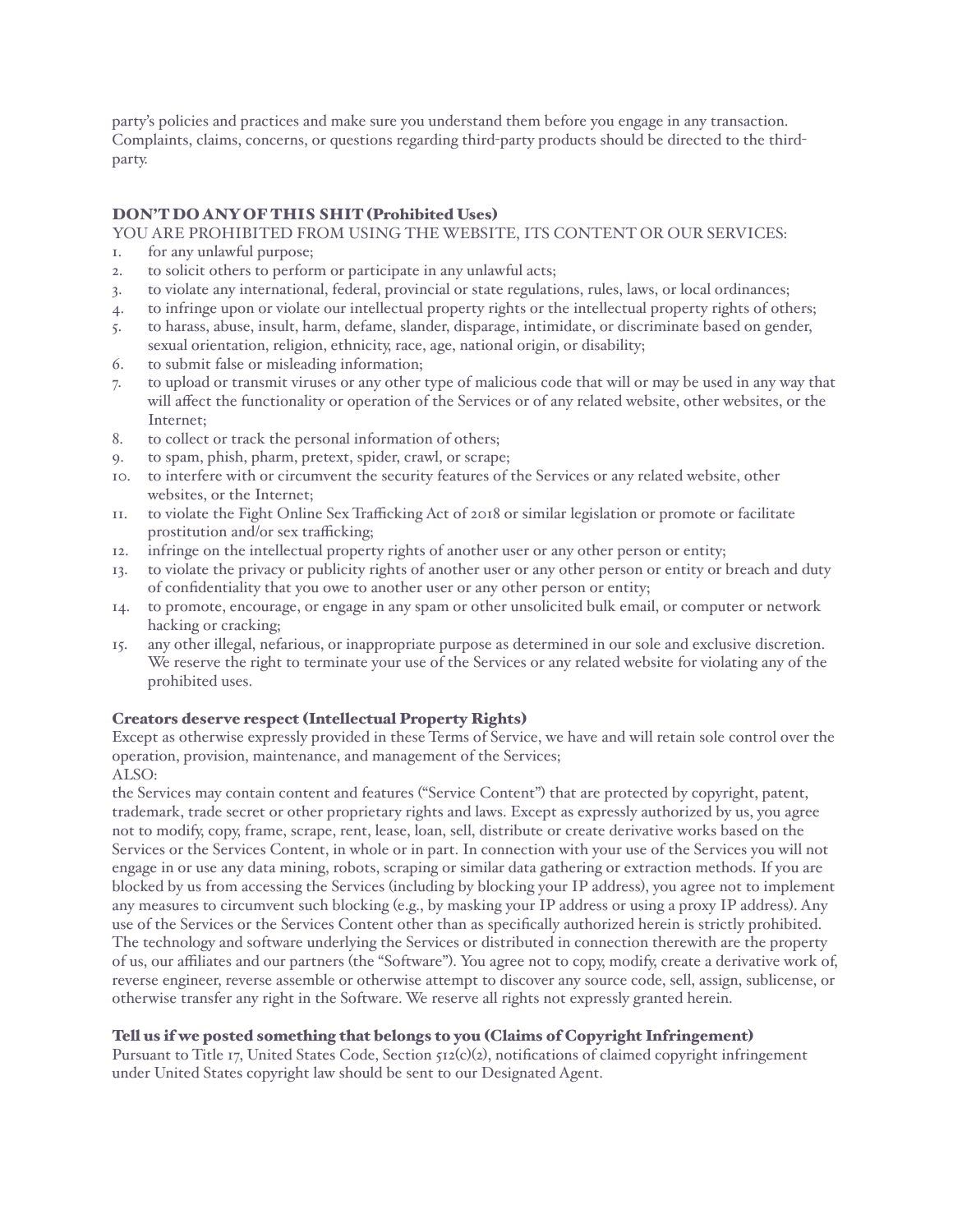If you believe that material or content residing on or accessible through our Services infringes a copyright, please send a notice of copyright infringement containing the following information to the Designated Agent listed below:

- 1. Identification of works or materials being infringed;
- 2. Identification of the location of the infringing materials that the copyright owner seeks to have removed, with sufficient detail so that Company is capable of finding and verifying its existence;
	- 3. Contact information about the notifier including address, telephone number and, if available, email address;
	- 4. A statement that the notifier has a good faith belief that the material identified is not authorized by the copyright owner, its agent, or the law;
	- 5. A statement made under penalty of perjury that the information provided is accurate and the notifying party is authorized to make the complaint on behalf of the copyright owner; and,
	- 6. A physical or electronic signature of a person authorized to act on behalf of the owner of the copyright that has been allegedly infringed;

Please contact our Designated Agent to Receive Notification of Claimed Infringement at the following address: [mastersofthetreehouse@gmail.com.](mailto:Designated%20Agent)

#### We aren't responsible for your actions, or: Disclaimer of Warranties; Limitation of Liability

We do not guarantee, represent or warrant that your use of our Services or the Website will be uninterrupted, timely, secure or error-free.

We do not warrant that the results that may be obtained from the use of the Website or the Services will be accurate or reliable.

You agree that from time to time we may remove the Website and/or the Services for indefinite periods of time or cancel the service at any time, without notice to you.

You expressly agree that your use of, or inability to use, the Website and the Services is at your sole risk. The Website, Services, and all products and services delivered to you through the Website and Services are (except as expressly stated by us) provided "as is", "as available" for your use, and "as shippable" for purposes of applicable law, without any representation, warranties or conditions of any kind, either express or implied, including all implied warranties or conditions of merchantability, merchantable quality, fitness for a particular purpose, durability, title, and non-infringement.

In no case shall the Company, our directors, officers, employees, affiliates, agents, contractors, interns, suppliers, service providers or licensors be liable for any injury, loss, claim, or any direct, indirect, incidental, punitive, special, or consequential damages of any kind, including, without limitation lost profits, lost revenue, lost savings, loss of data, replacement costs, or any similar damages, whether based in contract, tort (including negligence), strict liability or otherwise, arising from your use of any of the Services or any products procured using the Services, or for any other claim related in any way to your use of the Services or any product, including, but not limited to, any errors or omissions in any content, or any loss or damage of any kind incurred as a result of the use of the Services or any content (or product) posted, transmitted, or otherwise made available via the Services, even if advised of their possibility. Because some states or jurisdictions do not allow the exclusion or the limitation of liability for consequential or incidental damages, in such states or jurisdictions, our liability shall be limited to the maximum extent permitted by law.

#### Indemnification

You agree to release, indemnify and hold us and our affiliates and their officers, employees, directors and agent (collectively, "Indemnitees") harmless from any and all losses, damages, expenses, including reasonable fees, rights, claims, actions of any kind and injury (including death) arising out of or relating to your use of the Services, your connection to the Services, your violation of these Terms of Service and/or Privacy and Cookie Policy or your violation of any rights of another.

Notwithstanding the foregoing, you will have no obligation to indemnify or hold harmless any Indemnitee from or against any liability, losses, damages or expenses incurred as a result of any action or inaction of such Indemnitee.

If you are a California resident, you waive California Civil Code Section 1542, which says: "A general release does not extend to claims which the creditor does not know or suspect to exist in his favor at the time of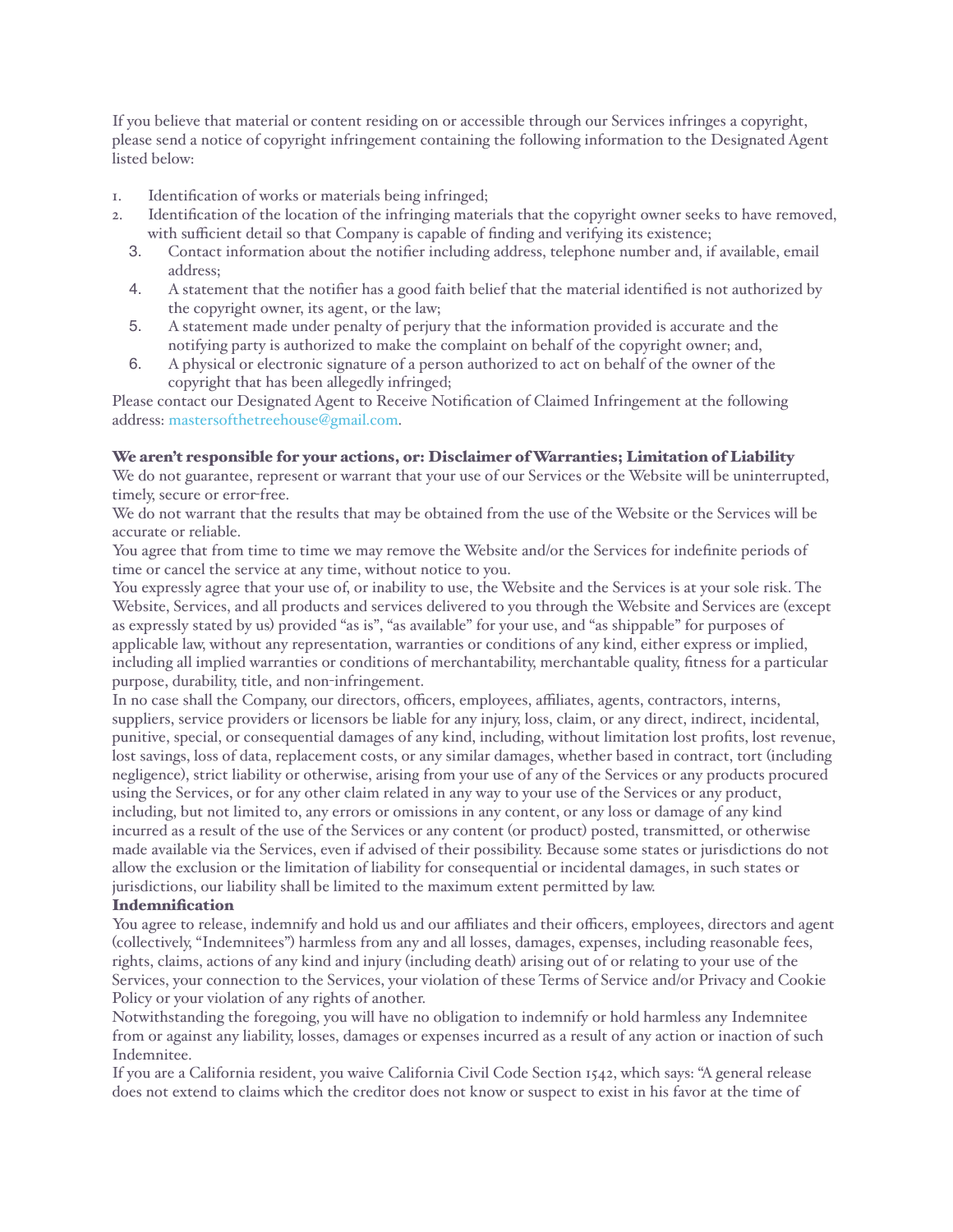executing the release, which if known by him must have materially affected his settlement with the debtor." If you are a resident of another jurisdiction, you waive any comparable statute or doctrine.

#### What we DON'T do-

We do not provide health care services and we are not a health care provider. Our Services are not intended as a substitute for professional medical advice, diagnosis, or treatment. Always seek professional medical advice from your physician or other qualified heath care provider with any questions you may have regarding a medical condition. The services we provide are not intended to diagnose, treat or cure any disease.

# More Legal Shit You agree to- Dispute Resolution and Binding Arbitration

PLEASE READ THIS SECTION CAREFULLY AS IT AFFECTS YOUR RIGHTS. Agreement to Arbitrate

This Section "Dispute Resolution By Binding Arbitration" is referred to in these Terms of Service as the "Arbitration Agreement." You agree that any and all disputes or claims that have arisen or may arise between you and the Company, whether arising out of or relating to these Terms of Service (including any alleged breach thereof), the Services, any advertising, any aspect of the relationship or transactions between us, shall be resolved exclusively through final and binding arbitration, rather than a court, in accordance with the terms of this Arbitration Agreement, except that you may assert individual claims in small claims court, if your claims qualify. Further, this Arbitration Agreement does not preclude you from bringing issues to the attention of federal, state, or local agencies, and such agencies can, if the law allows, seek relief against us on your behalf. You agree that, by entering into these Terms of Service, you and Company are each waiving the right to a trial by jury or to participate in a class action. Your rights will be determined by a neutral arbitrator, not a judge or jury. The Federal Arbitration Act governs the interpretation and enforcement of this Arbitration Agreement. Prohibition of Class and Representative Actions and Non-Individualized Relief YOU AND US AGREE THAT EACH OF US MAY BRING CLAIMS AGAINST THE OTHER ONLY ON AN INDIVIDUAL BASIS AND NOT AS A PLAINTIFF OR CLASS MEMBER IN ANY PURPORTED CLASS OR REPRESENTATIVE ACTION OR PROCEEDING. UNLESS BOTH YOU AND COMPANY AGREE OTHERWISE, THE ARBITRATOR MAY NOT CONSOLIDATE OR JOIN MORE THAN ONE PERSON'S OR PARTY'S CLAIMS AND MAY NOT OTHERWISE PRESIDE OVER ANY FORM OF A CONSOLIDATED, REPRESENTATIVE, OR CLASS PROCEEDING. ALSO, THE ARBITRATOR MAY AWARD RELIEF (INCLUDING MONETARY, INJUNCTIVE, AND DECLARATORY RELIEF) ONLY IN FAVOR OF THE INDIVIDUAL PARTY SEEKING RELIEF AND ONLY TO THE EXTENT NECESSARY TO PROVIDE RELIEF NECESSITATED BY THAT PARTY'S INDIVIDUAL CLAIM(S), EXCEPT THAT YOU MAY PURSUE A CLAIM FOR AND THE ARBITRATOR MAY AWARD PUBLIC INJUNCTIVE RELIEF UNDER APPLICABLE LAW TO THE EXTENT REQUIRED FOR THE ENFORCEABILITY OF THIS PROVISION.

## Pre-Arbitration Dispute Resolution

We are always interested in resolving disputes amicably and efficiently, and most user concerns can be resolved quickly and to the user's satisfaction by emailing us at info@joyology.com. If such efforts prove unsuccessful, a party who intends to seek arbitration must first send to the other, by certified mail, a written Notice of Dispute ("Notice"). The Notice to us must be sent to 34 E Chicago St, Coldwater MI 49036 ("Notice Address"). The Notice must describe the nature and basis of the claim or dispute and set forth the specific relief sought. If we collectively do not resolve the claim within sixty (60) calendar days after the Notice is received, either one of us may commence an arbitration proceeding. During the arbitration, the amount of any settlement offer made by either of us shall not be disclosed to the arbitrator until after the arbitrator determines the amount, if any, to which either one of us is entitled.

### Arbitration Procedures

Arbitration will be conducted by a neutral arbitrator in accordance with the American Arbitration Association's ("AAA") rules and procedures, including the AAA's Supplementary Procedures for Consumer-Related Disputes (collectively, the "AAA Rules"), as modified by this Arbitration Agreement. If there is any inconsistency between any term of the AAA Rules and any term of this Arbitration Agreement, the applicable terms of this Arbitration Agreement will control unless the arbitrator determines that the application of the inconsistent Arbitration Agreement terms would not result in a fundamentally fair arbitration. The arbitrator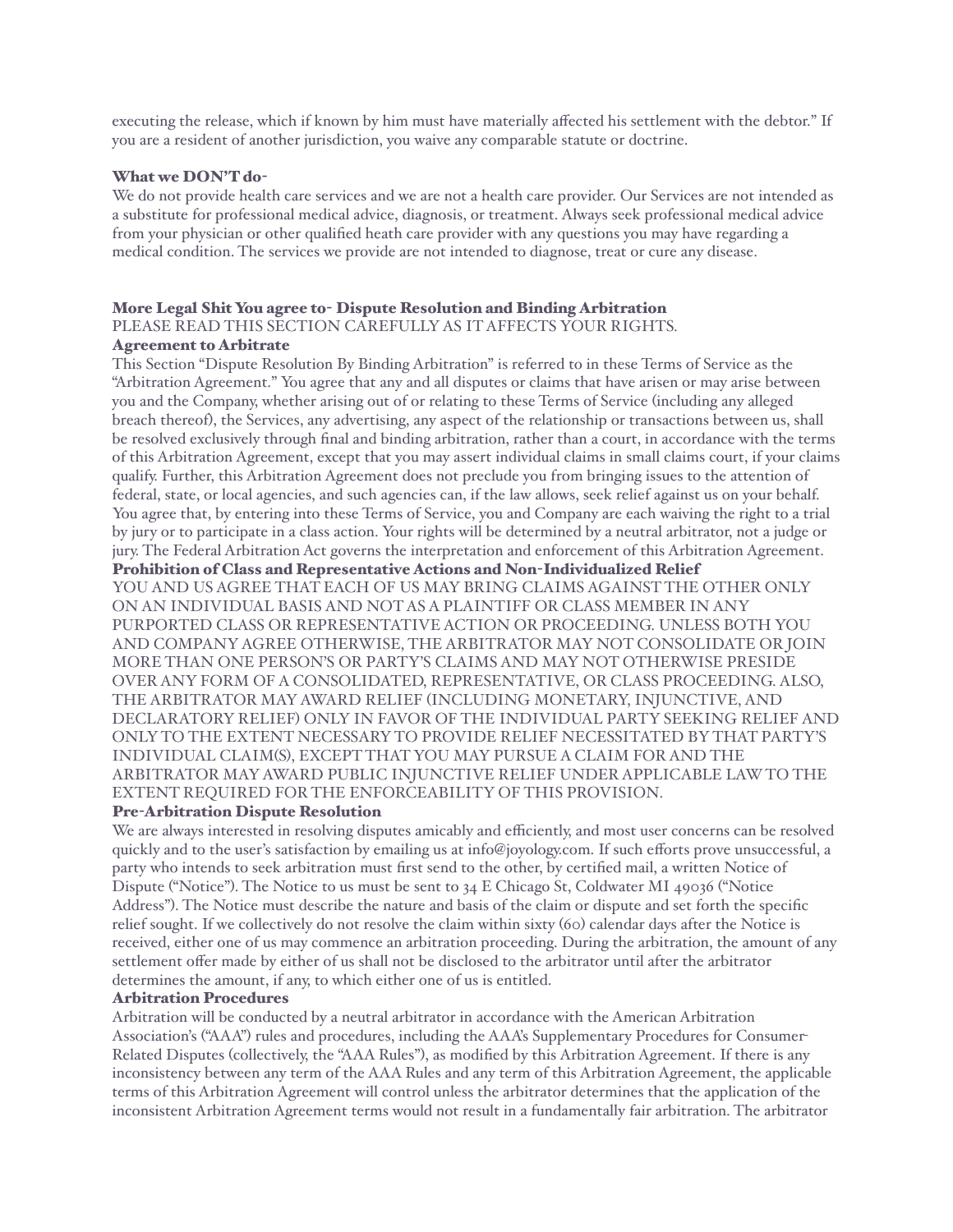must also follow the provisions of these Terms of Service as a court would. All issues are for the arbitrator to decide, including, but not limited to, issues relating to the scope, enforceability, and arbitrability of this Arbitration Agreement. Although arbitration proceedings are usually simpler and more streamlined than trials and other judicial proceedings, the arbitrator can award the same damages and relief on an individual basis that a court can award to an individual under these Terms of Service and applicable law. Decisions by the arbitrator are enforceable in court and may be overturned by a court only for very limited reasons.

Unless either party to the arbitration agrees otherwise, any arbitration hearings will take place in a reasonably convenient location for both parties with due consideration of their ability to travel and other pertinent circumstances. If we are unable to agree on a location, the determination shall be made by AAA. Regardless of the manner in which the arbitration is conducted, the arbitrator shall issue a reasoned written decision sufficient to explain the essential findings and conclusions on which the award is based.

## Costs of Arbitration

Payment of all filing and administration fees (collectively, the "Arbitration Fees") will be governed by the AAA Rules, unless otherwise provided in this Arbitration Agreement. If the value of the relief sought is \$75,000 or less, at your request, we will pay all Arbitration Fees, which does not include the arbitrator fees that will be borne equally between the parties. If the value of relief sought is more than \$75,000 and you are able to demonstrate to the arbitrator that you are economically unable to pay your portion of the Arbitration Fees or if the arbitrator otherwise determines for any reason that you should not be required to pay your portion of the Arbitration Fees, we will pay your portion of such fees. In addition, if you demonstrate to the arbitrator that the costs of arbitration will be prohibitive as compared to the costs of litigation, we will pay as much of the Arbitration Fees as the arbitrator deems necessary to prevent the arbitration from being cost-prohibitive. Any payment of attorneys' fees will be governed by the AAA Rules.

## **Confidentiality**

All aspects of the arbitration proceeding, and any ruling, decision, or award by the arbitrator, will be strictly confidential for the benefit of all parties.

### Severability

If a court or the arbitrator decides that any term or provision of this Arbitration Agreement (other than the subsection above titled "Prohibition of Class and Representative Actions and Non-Individualized Relief") is invalid or unenforceable, the parties agree to replace such term or provision with a term or provision that is valid and enforceable and that comes closest to expressing the intention of the invalid or unenforceable term or provision, and this Arbitration Agreement shall be enforceable as so modified. If a court or the arbitrator decides that any of the provisions of the subsection above titled "Prohibition of Class and Representative Actions and Non-Individualized Relief" are invalid or unenforceable, then the entirety of this Arbitration Agreement shall be null and void, unless such provisions are deemed to be invalid or unenforceable solely with respect to claims for public injunctive relief. The remainder of the Terms of Service will continue to apply.

### Future Changes

Notwithstanding any provision in these Terms of Service to the contrary, the Company agrees that if it makes any future change to this Arbitration Agreement (other than a change to the Notice Address) while you are a user of the Services, you may reject any such change by sending us written notice within thirty (30) calendar days of the change to the Notice Address provided above. By rejecting any future change, you are agreeing that you will arbitrate any dispute between us in accordance with the language of this Arbitration Agreement as of the date you first accepted these Terms of Service (or accepted any subsequent changes to these Terms of Service).

# We own this (Copyright and Trademark Notices)

All contents of the Website, including mobile applications or the Services, are Copyright 2020. All rights reserved. The names of actual companies and products mentioned herein may be the trademarks of their respective owners.

# You agree to this in whole and in part (Severability)

In the event that any provision of these Terms of Service is determined to be unlawful, void or unenforceable, such provision shall nonetheless be enforceable to the fullest extent permitted by applicable law, and the unenforceable portion shall be deemed to be severed from these Terms of Service, such determination shall not affect the validity and enforceability of any other remaining provisions.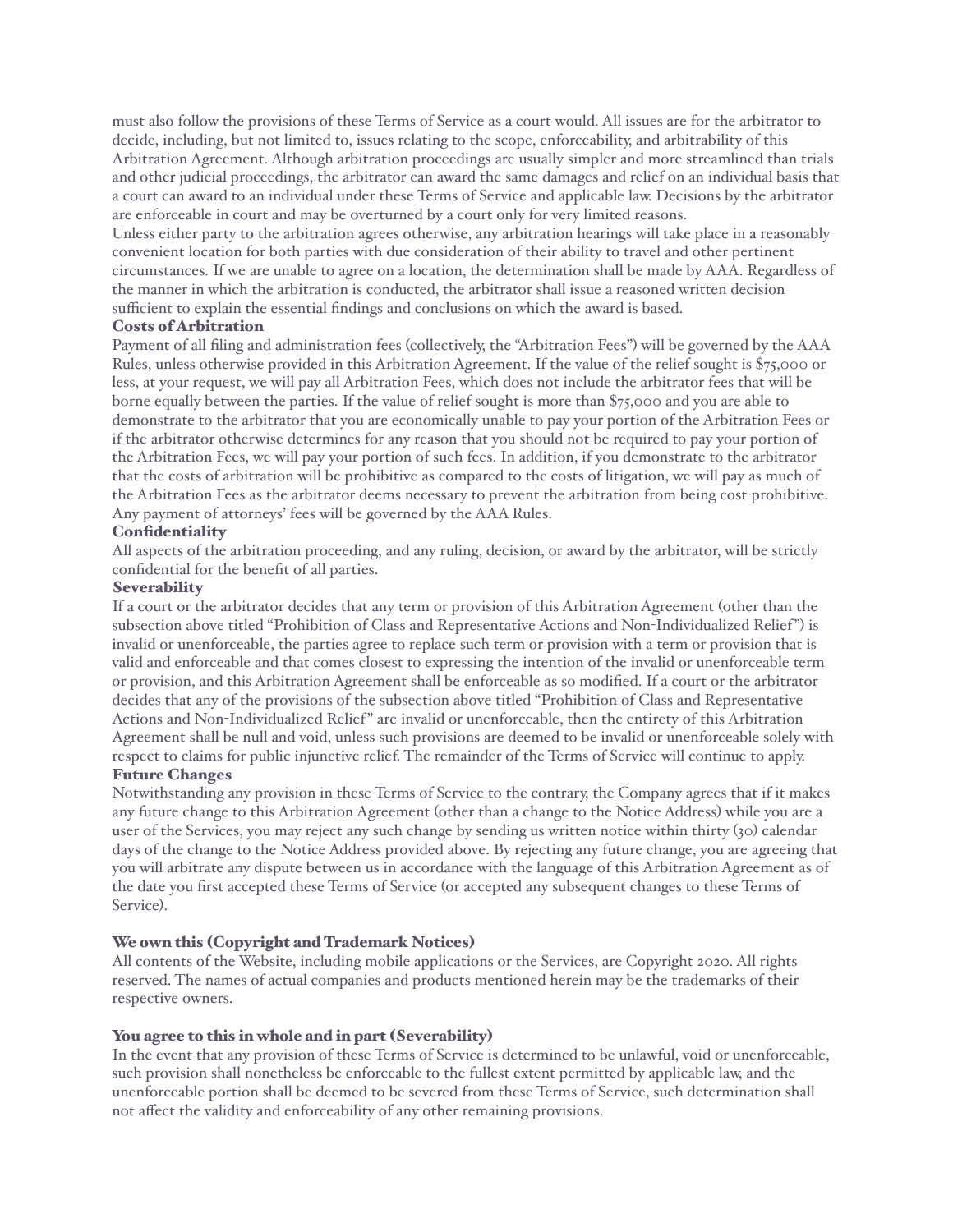### Just walk away (Termination)

The obligations and liabilities of the parties incurred prior to the termination date shall survive the termination of this agreement for all purposes.

These Terms of Service are effective unless and until terminated by either you or us. You may terminate these Terms of Service at any time by notifying us that you no longer wish to use our Services, or when you cease using our Website.

If in our sole and exclusive discretion you fail, or we suspect that you have failed, to comply with any term or provision of these Terms of Service, we also may terminate this agreement at any time without notice and you will remain liable for all amounts due up to and including the date of termination; and/or accordingly may deny you access to our Services (or any part thereof).

## We can't predict the future (Force Majeure)

In no event will we be liable or responsible to you or be deemed to have defaulted in any of our obligations under these Terms of Service for any failure or delay in fulfilling or performing any term of these Terms of Service, when and to the extent such failure or delay is caused by any circumstances beyond our reasonable control (a "Force Majeure Event"), including acts of God, flood, fire, earthquake or explosion, war, terrorism, invasion, riot or other civil unrest, embargoes or blockades in effect on or after the date of these Terms of Service, national or regional emergency, strikes, labor stoppages or slowdowns or other industrial disturbances, passage of law or any action taken by a governmental or public authority, including imposing an embargo, export or import restriction, quota, or other restriction or prohibition or any complete or partial government shutdown, or national or regional shortage of adequate power or telecommunications or transportation.

## Be Nice (User Disputes)

You agree you are solely responsible for your interactions with any other Users in connection with the Services and we will have no liability or responsibility to you for any reason concerning, dealing with, or arising out of your interactions through the Services with any other Users. We reserve the right, but have no obligation, to become involved in any way with disputes between you and any other User of the Services.

# We keep shit on the DL (Your Privacy)

Your privacy is important to us, and, for more information about your privacy rights, please review our Privacy and Cookie Policy, which is incorporated in to these Terms and Service and makes up your Agreement with us.

# We do business in Michigan (Governing Law)

These Terms of Service and any separate agreements whereby we provide you Services shall be governed by, and construed in accordance with the laws of the state of Michigan. You irrevocably and unconditionally waive any right it may have to a trial by jury in respect of any legal action arising out of or relating to these Terms of Service, the Privacy Policy, this Agreement or the transactions contemplated hereby.

### We change shit sometimes (Changes to Terms of Service)

You can review the most current version of the Terms of Service at any time at this page. We reserve the right, at our sole discretion, to update, change or replace any part of these Terms of Service by posting updates and changes to our Website. It is your responsibility to check our website periodically for changes. Your continued use of or access to our Website or the Service following the posting of any changes to these Terms of Service constitutes acceptance of those changes.

### Any questions? Contact us.

Questions about the Terms of Service should be sent to us at [mastersofthetreehouse@gmail.com](mailto:mastersofthetreehouse@gmail.com)

### Disclaimer

All content and media on the Website is created and published online for informational purposes only. It is not intended to be a substitute for professional medical advice and should not be relied on as health or personal advice.